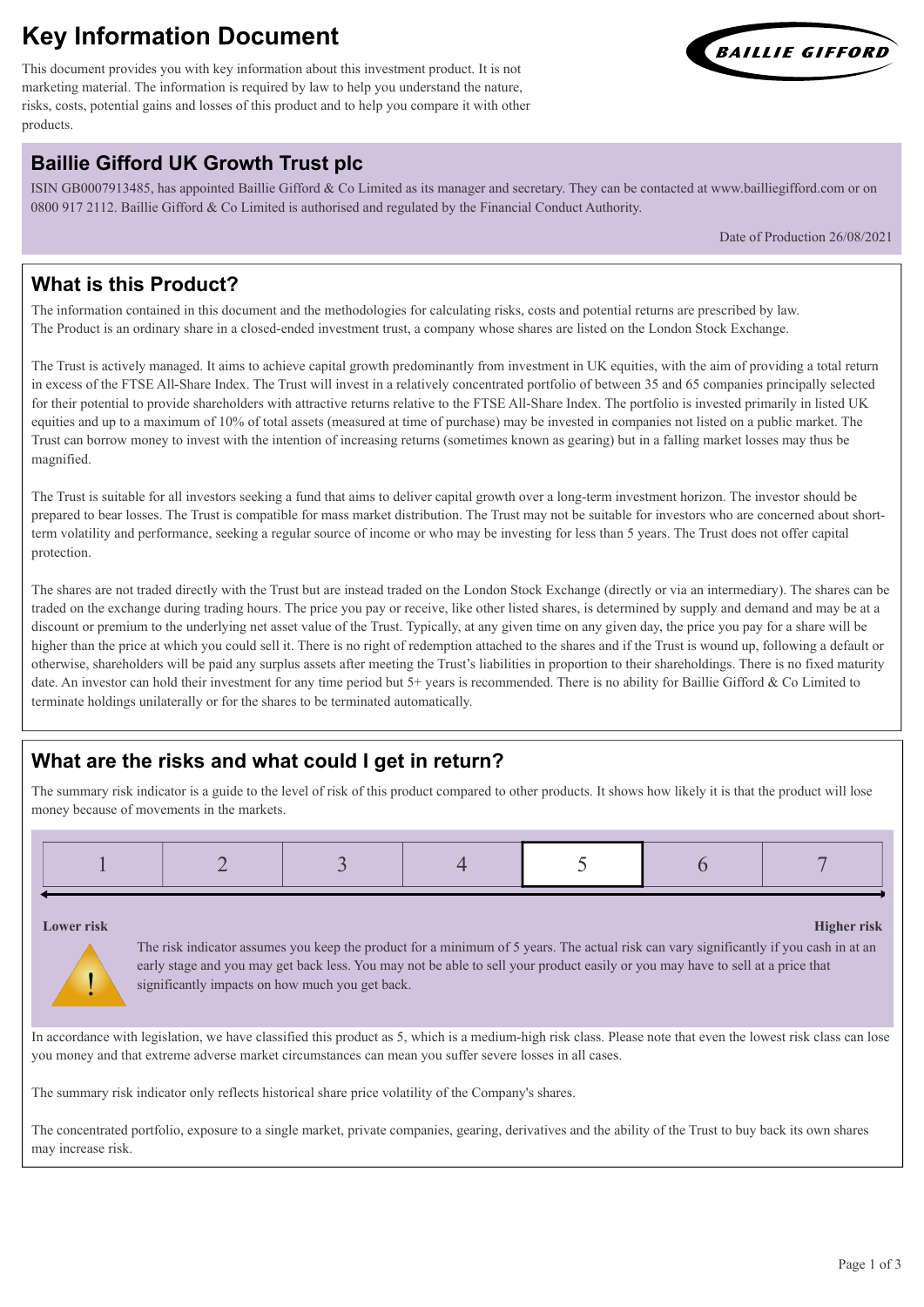

#### **What are the risks and what could I get in return? (continued)**

This table shows the money you could get back over the next 5 years, under different scenarios, assuming that you invest £10,000.

The scenarios are calculated on historical performance figures based on the last five years and might not be replicated in the future. When there has been steady and consistent growth over the relevant period of time it can make the performance scenarios look overly optimistic; past performance is not a guide to future performance and future returns could be significantly worse than shown. The returns shown are produced by applying a prescribed formula to the Trust's returns over the last five years. They are not intended to show that the past performance of the Trust is expected to continue or to indicate which scenario is most likely over the time periods shown.

The scenarios shown illustrate how your investment could perform. You can compare them with the scenarios of other products. The scenarios presented are an estimate of future performance based on evidence from the past on how the value of this investment varies, and are not an exact indicator. What you get will vary depending on how the market performs and how long you keep the investment.

**Market developments in the future cannot be accurately predicted. The scenarios shown are only an indication of some of the possible outcomes based on recent returns. Actual returns could be lower. From March 2020 onwards we have seen that the continuing Covid-19 outbreak has had a significant effect on stock markets; it is likely that there will be further periods of volatility as governments act to contain the spread of the virus.**

The stress scenario outcome, which is calculated using a prescribed formula based on the Trust's worst performing days over the last five years, shows what you may have got back in extreme market circumstances. The figures shown include all the costs of the product itself, but may not include all the costs you pay to your adviser or distributor. The figures do not take into account your personal tax situation, which may also affect how much you get back.

#### **Investment £10,000**

| THYCSUMCHU & LU,UUU   |                                     |            |           |                                             |
|-----------------------|-------------------------------------|------------|-----------|---------------------------------------------|
| <b>Scenarios</b>      |                                     | 1 year     | 3 years   | 5 years<br>(Recommended)<br>holding period) |
| Stress scenario       | What you might get back after costs | £508       | £4,171    | £3,109                                      |
|                       | Average return each year            | $-94.92\%$ | $-25.28%$ | $-20.83%$                                   |
| Unfavourable scenario | What you might get back after costs | £8,233     | £7,974    | £8,240                                      |
|                       | Average return each year            | $-17.67\%$ | $-7.27\%$ | $-3.80\%$                                   |
| Moderate scenario     | What you might get back after costs | £10,939    | £13,037   | £15,538                                     |
|                       | Average return each year            | 9.39%      | $9.24\%$  | 9.21%                                       |
| Favourable scenario   | What you might get back after costs | £14,439    | £21,176   | £29,106                                     |
|                       | Average return each year            | 44.39%     | 28.42%    | 23.82%                                      |
|                       |                                     |            |           |                                             |

#### **What happens if Baillie Gifford & Co Limited is unable to pay out?**

As the shares are not traded directly with the Trust or Baillie Gifford & Co Limited but are traded on the London Stock Exchange, any default by Baillie Gifford & Co Limited will not materially affect the value of your shares. However, a default by the Trust or any of the underlying holdings could affect the value of your investment. As the shares are listed on the London Stock Exchange, any direct holding of these shares is not covered by any investor compensation schemes in relation to either Baillie Gifford & Co Limited or the Trust.

#### **What are the costs?**

The Reduction in Yield (RIY) shows what impact the total costs you pay will have on the investment return you might get. The total costs take into account one-off, ongoing and incidental costs.

The amounts shown here are the cumulative costs of the product itself, for three different holding periods. They include potential early exit penalties. The figures assume you invest  $£10,000$ . The figures are estimates and may change in the future.

The person selling you or advising you about this product may charge you other costs. If so, this person will provide you with information about these costs, and show you the impact that all costs will have on your investment over time.

| <b>Investment £10,000</b>       |                             |                              |                           |  |  |  |  |  |
|---------------------------------|-----------------------------|------------------------------|---------------------------|--|--|--|--|--|
| <b>Scenarios</b>                | If you cash in after 1 year | If you cash in after 3 years | If you cash in at 5 years |  |  |  |  |  |
| Total costs                     | £94                         | £305                         | £553                      |  |  |  |  |  |
| Impact on return (RIY) per year | $0.86\%$                    | 0.86%                        | $0.86\%$                  |  |  |  |  |  |
|                                 |                             |                              |                           |  |  |  |  |  |